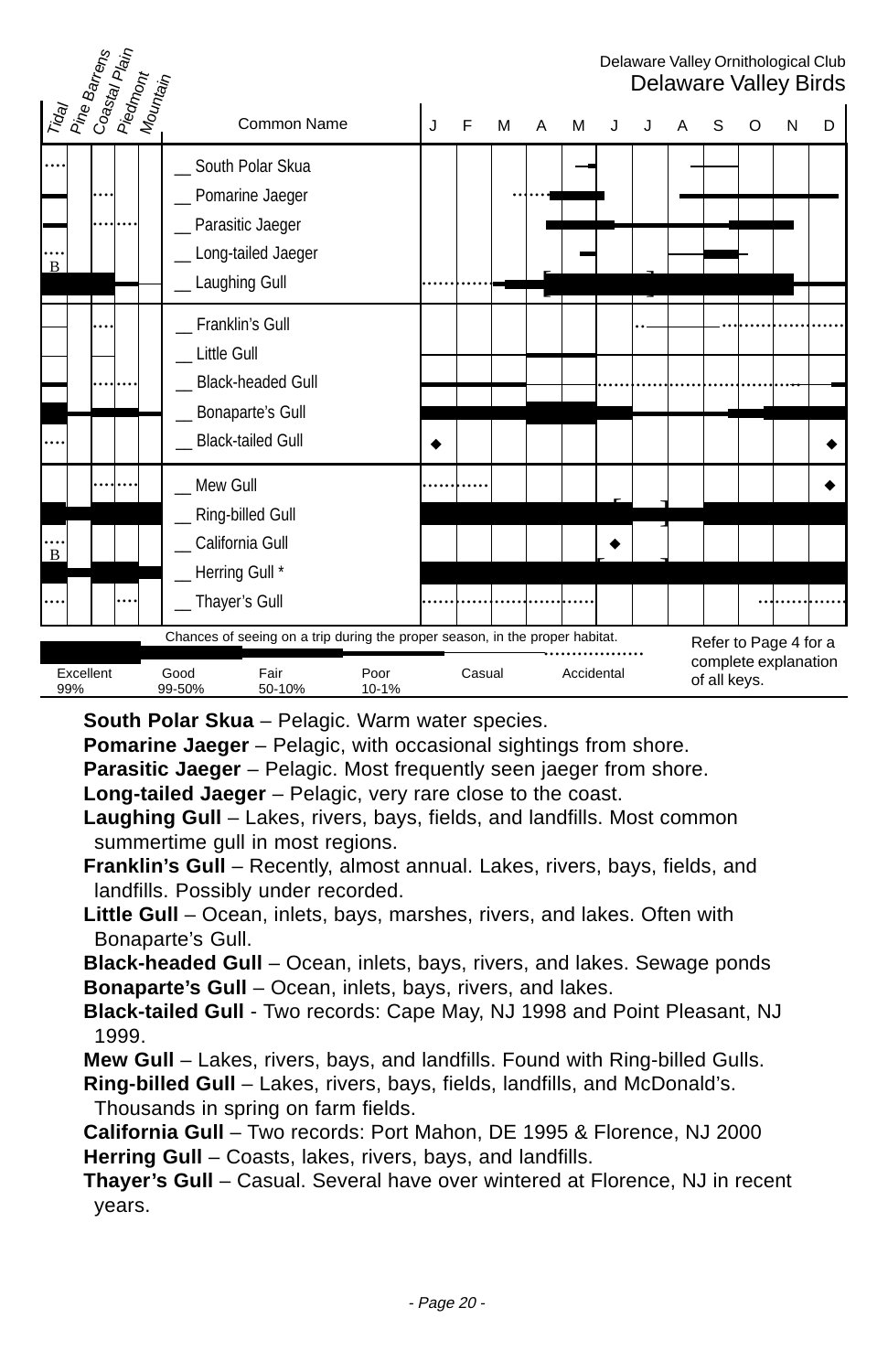|                | Tiday<br>Pine Barrens<br>Coastay Plain<br>Neomann<br>Mountain |  |                                                                                                                  |   |   |   |                |   |   |   |   |   |   |   | Delaware Valley Ornithological Club<br>Delaware Valley Birds |
|----------------|---------------------------------------------------------------|--|------------------------------------------------------------------------------------------------------------------|---|---|---|----------------|---|---|---|---|---|---|---|--------------------------------------------------------------|
|                |                                                               |  | Common Name                                                                                                      | J | F | M | $\overline{A}$ | М | J | J | A | S | O | N | D                                                            |
| $\overline{B}$ |                                                               |  | <b>Iceland Gull</b><br>Lesser Black-backed Gull<br>Glaucous Gull<br>_ Great Black-backed Gull *<br>Sabine's Gull |   |   |   |                |   |   |   |   |   |   |   |                                                              |
| .<br>B<br>b    |                                                               |  | _ Black-legged Kittiwake<br>Ross's Gull<br>_ Ivory Gull<br>_Gull-billed Tern*<br>_ Caspian Tern *                |   |   |   |                |   |   |   |   |   |   |   |                                                              |
|                |                                                               |  | _ Royal Tern<br>Sandwich Tern<br>Roseate Tern<br>Common Tern *<br>Arctic Tern                                    |   |   |   |                |   |   |   |   |   |   |   |                                                              |

**Iceland Gull** – Lakes, rivers, bays, and landfills.

- **Lesser Black-backed Gull** Lakes, rivers, bays, fields, and landfills. Increasing. The landfills near Penn Manor in Bucks County, PA have been one of the best areas in North America to locate this species. Best viewed from Florence, NJ.
- **Glaucous Gull** Coasts, lakes, rivers, bays, and landfills.
- **Great Black-backed Gull** Coasts, lakes, rivers, bays, and landfills. Becoming more common on inland lakes. Increasing rapidly.
- **Sabine's Gull** Pelagic, rarely sighted from shore.
- **Black-legged Kittiwake** Pelagic, rarely sighted from shore.
- **Ross's Gull** Two records: Manasquan Inlet, NJ 1993 and Indian River Inlet, DE 1996.

**Ivory Gull** – Pelagic. Two New Jersey records.

**Gull-billed Tern** – Local, primarily in coastal and Delaware Bay salt marshes during breeding season. Possible occasional breeder in Delaware. Regular summer visitor to cranberry reservoirs in pine barrens.

**Caspian Tern** – Lakes, rivers, marshes, and bays.

- **Royal Tern** Inshore waters, inlets, salt marshes, and bays. Inland records are storm related.
- **Sandwich Tern** Beaches, inshore waters.

**Roseate Tern** – Inshore waters, inlets, salt marshes, and bays.

- **Common Tern** Inshore waters, inlets, and bays. Occasionally on salt marshes, rivers, and lakes.
- **Arctic Tern** Pelagic, casual elsewhere. Recent records at Beltsville Lake, PA and Cape Henlopen, DE.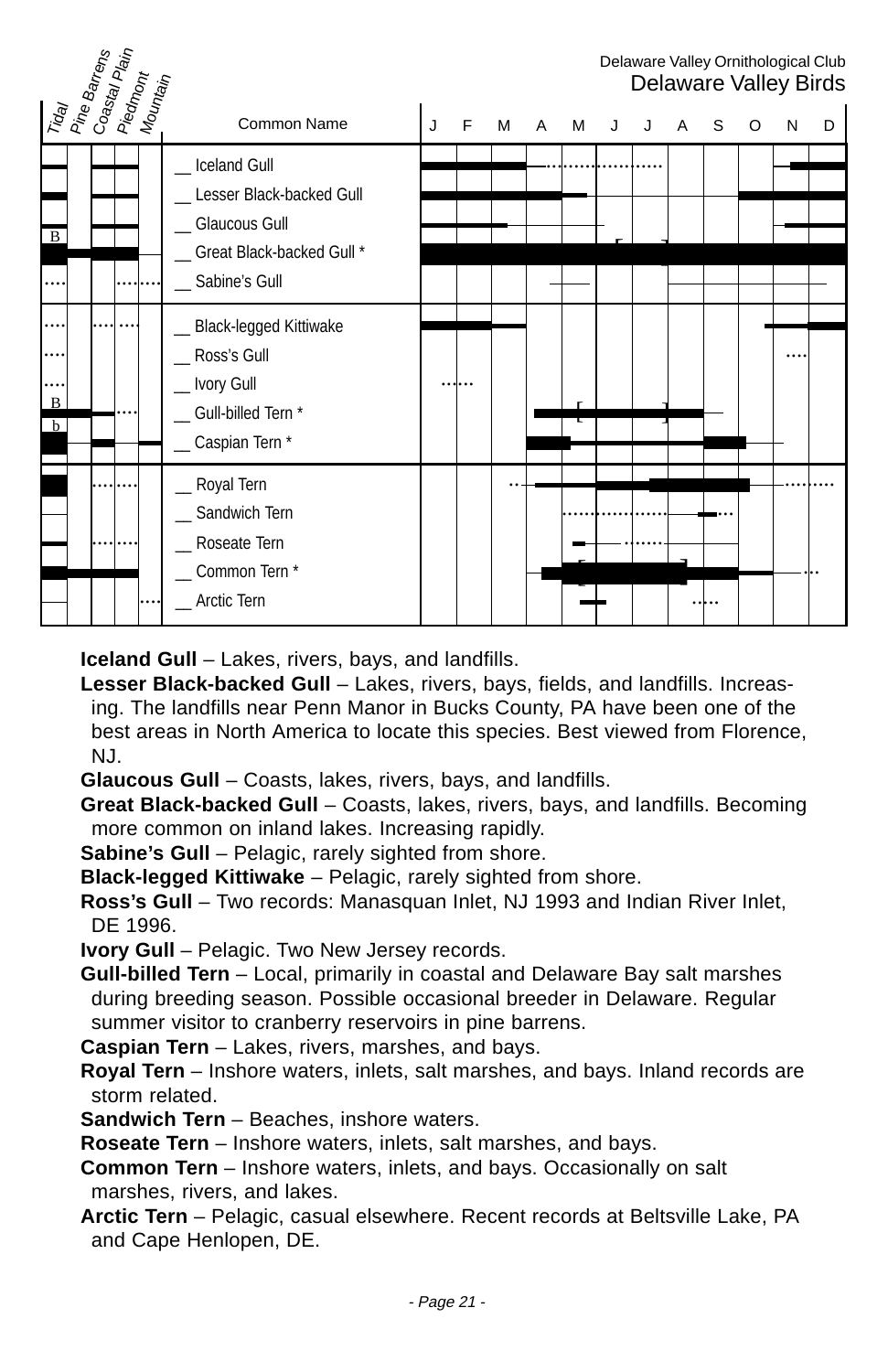

**Forster's Tern** – Salt marshes, bays, and inshore waters. Most common inland tern.

**Least Tern** – Inshore waters, inlets, salt marshes, and bays.

**Bridled Tern** – Pelagic. Warm water. Maybe regular in late summer well off shore. Most records from shore following hurricanes.

**Sooty Tern** – Pelagic. Warm water. Most records from shore following hurricanes.

**White-winged Tern** – Salt marshes and associated impoundments. Delaware salt marsh refuges 1974 - 1995.

**Whiskered Tern** – Salt marshes and associated impoundments. Two records in 1993, almost certainly the same bird. Cape May, NJ and Kent County, DE

**Black Tern** – Salt marshes, bays, rivers, marshes, lakes, inshore, and offshore waters. Declining.

**Brown Noddy** – One record: Cape May, NJ 1978.

**Black Skimmer** – Inlets, bays, and salt marshes.

**Dovekie** – Pelagic. Casual inshore, bays, and inlets.

**Common Murre** – Pelagic. Casual inshore, bays, and inlets.

**Thick-billed Murre** – Pelagic. Casual inshore, bays, and inlets.

**Razorbill** – Pelagic. Commonest alcid inshore.

**Black Guillemot** – Inshore, rocks.

**Ancient Murrelet** – One record: Lake Ontelaunee, PA 1995.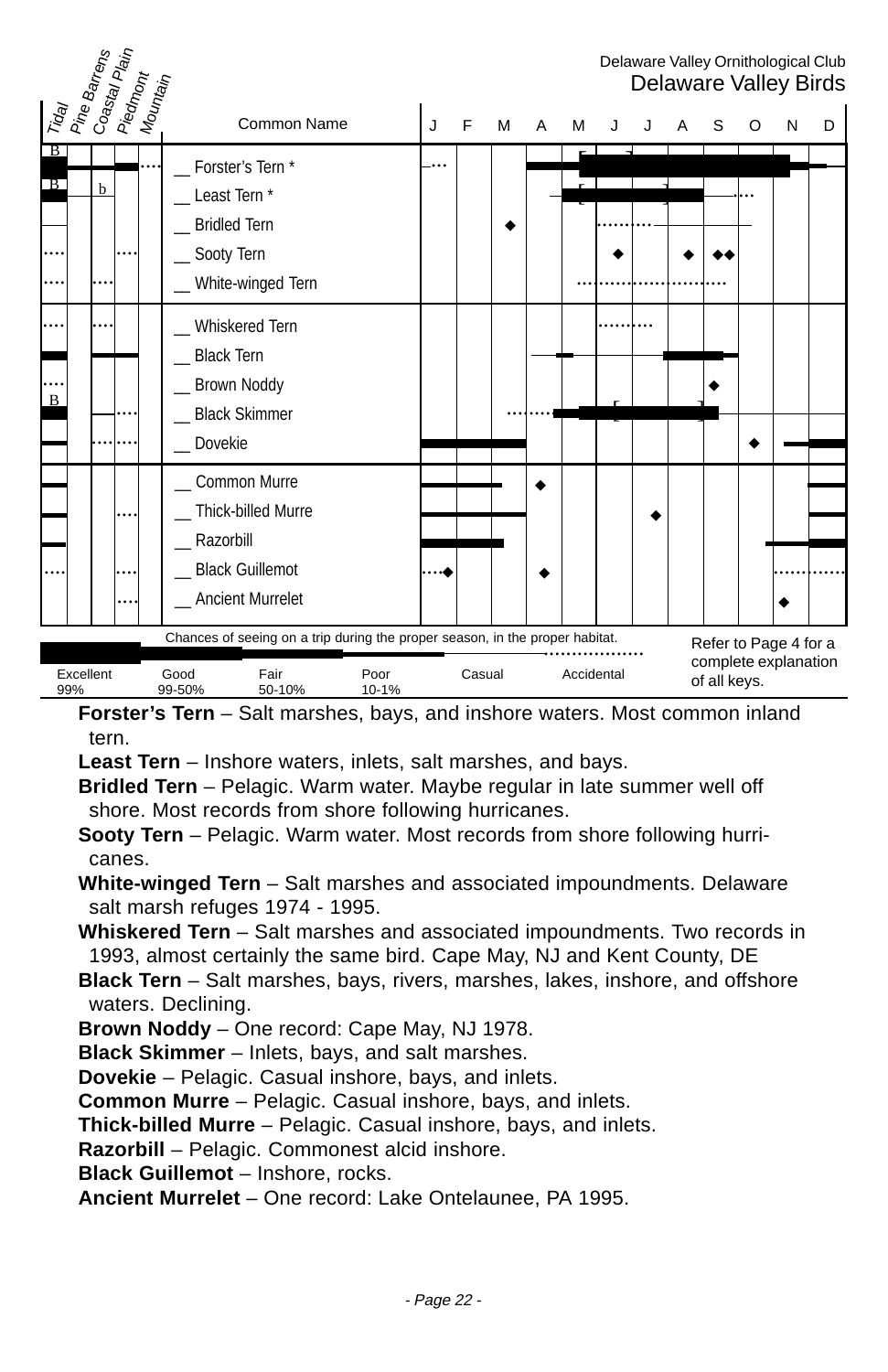| Traay<br>Pine Barrens |              | Coastal Plain<br>  Piedmont                   |             |                      |                                                                                                |   |   |   |   |   |   |   |   |   |   |   | Delaware Valley Ornithological Club<br>Delaware Valley Birds |
|-----------------------|--------------|-----------------------------------------------|-------------|----------------------|------------------------------------------------------------------------------------------------|---|---|---|---|---|---|---|---|---|---|---|--------------------------------------------------------------|
|                       |              |                                               |             | Mounta <sub>in</sub> | <b>Common Name</b>                                                                             | J | F | м | A | м | J | J | A | S | O | N | D                                                            |
| $\, {\bf B}$          | $\mathbf{B}$ | $\mathbf{B}$                                  | $B \mid B$  |                      | _ Atlantic Puffin<br><b>Rock Dove</b>                                                          |   |   |   |   |   |   |   |   |   |   |   |                                                              |
| $\mathbf{B}$          |              | $B$ $B$ $B$ $B$                               |             |                      | _ Eurasian Collared-Dove<br>_ White-winged Dove<br>_ Mourning Dove                             |   |   |   |   |   |   |   |   |   |   |   |                                                              |
| $\mathbf{B}$          | вI           | $\mathbf{B}$<br>$B \overline{B} \overline{B}$ |             | $B \mid B$           | _ Common Ground-Dove<br>_ Black-billed Cuckoo*<br>_ Yellow-billed Cuckoo*<br>Groove-billed Ani |   |   |   |   |   |   |   |   |   |   |   |                                                              |
| B<br>B<br>B           | $\mathbf{R}$ | $b$ $B$ $B$ $B$<br>$R$ B B                    | $B$ $B$ $B$ |                      | Barn Owl*<br>_ Eastern Screech-Owl                                                             |   |   |   |   |   |   |   |   |   |   |   |                                                              |
|                       |              |                                               |             |                      | Great Horned Owl<br>Snowy Owl<br>Northern Hawk Owl                                             |   |   |   |   |   |   |   |   |   |   |   |                                                              |

**Atlantic Puffin** – Pelagic. Accidental inshore, bays, and inlets.

**Rock Dove** – Cities, towns, farms, and open country.

**Eurasian Collared-Dove** - Casual. Slowly increasing from the south.

**White-winged Dove** – Most sightings from coastal locations.

**Mourning Dove** – Ubiquitous.

- **Common Ground-Dove** Several 19th century records. Two recent records: Bucks County, PA 1974 and near Pickering Beach, DE 1979/80.
- **Black-billed Cuckoo** Forest breeder, primarily in the northern half of our area. Population size related to availability of caterpillars.
- **Yellow-billed Cuckoo** Forest breeder, primarily in the southern half of our area. Population size related to availability of caterpillars.

**Groove-billed Ani** – One record: Sandy Hook, NJ 1997.

**Barn Owl** – Nests in old buildings, unused silos, on bridges, and in holes in trees near large salt marshes, fallow and hay fields. Moves out of the northern portion of range during winter. Winter roosts in cedars along Delaware Bayshore. Declining

**Eastern Screech-Owl** – Small wood lots and towns.

**Great Horned Owl** – Forests, wood lots, suburbs, and city parks.

**Snowy Owl** – Airports, buildings, large agricultural fields, and extensive barrier island beaches and dunes. Irruptive.

**Northern Hawk Owl** – Three old records: near Philadelphia, PA 1866, Berks County, PA 1887, and New Brunswick, NJ 1926.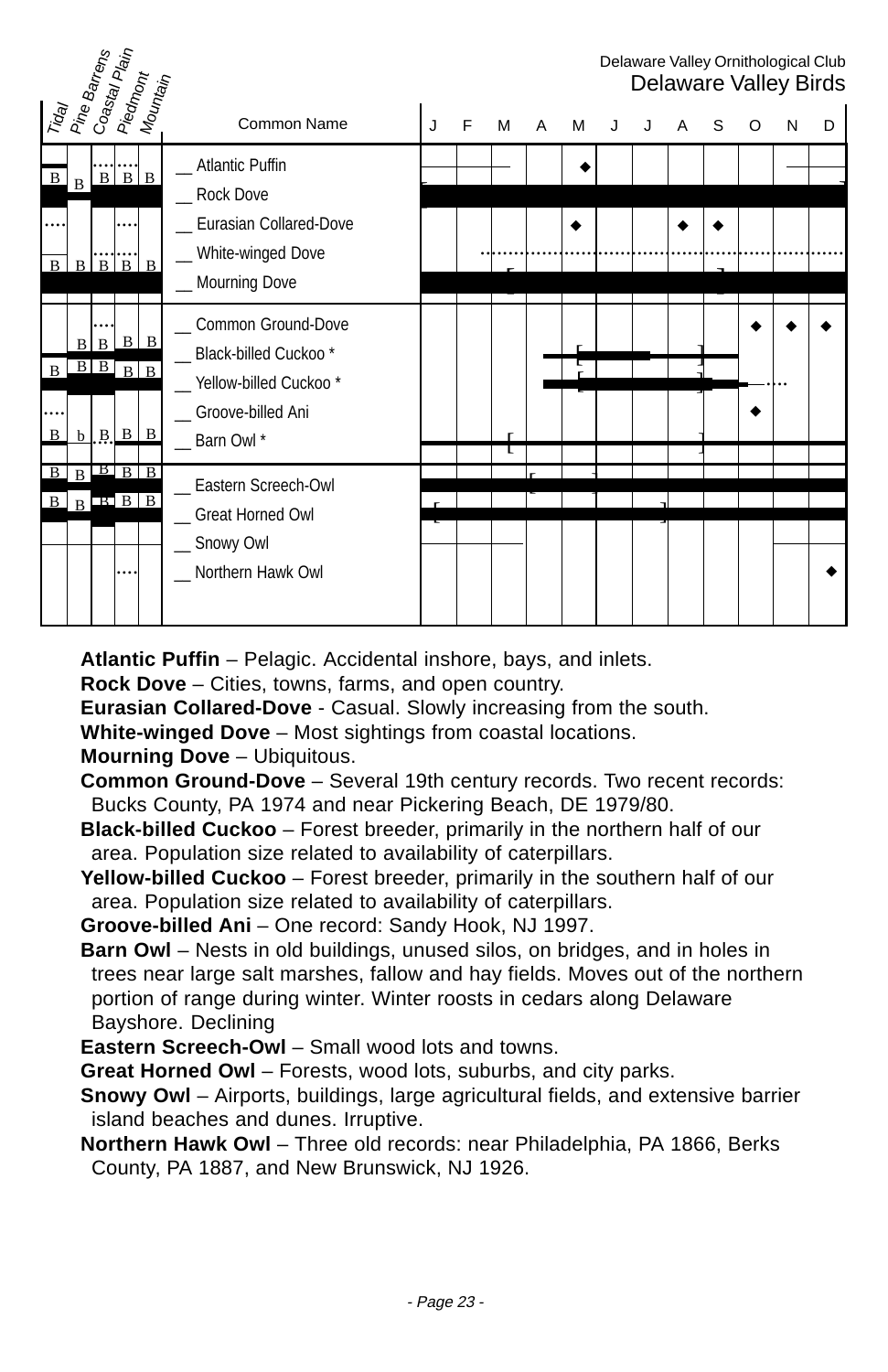| Trday<br>Pine Barrens<br>  Coastal Plain<br>Delaware Valley Ornithological Club<br>Piedmont<br>Mounta <sub>in</sub><br>Delaware Valley Birds |                                               |                                                                    |                            |                    |                                  |                                                                                   |               |                                                                                                                      |   |        |   |   |  |   |  |   |                                               |   |   |  |
|----------------------------------------------------------------------------------------------------------------------------------------------|-----------------------------------------------|--------------------------------------------------------------------|----------------------------|--------------------|----------------------------------|-----------------------------------------------------------------------------------|---------------|----------------------------------------------------------------------------------------------------------------------|---|--------|---|---|--|---|--|---|-----------------------------------------------|---|---|--|
|                                                                                                                                              |                                               |                                                                    |                            |                    |                                  | Common Name                                                                       |               | J                                                                                                                    | F | м      | A | М |  |   |  | S | O                                             | N | D |  |
| $\mathbf b$                                                                                                                                  | b                                             | $B \mid B$<br>$\mathbf b$<br>$\mathbf b$                           | $\mathbf b$<br>b           | $B \Box B$<br>b    | Barred Owl*<br><b>Boreal Owl</b> | _Great Gray Owl<br>_ Long-eared Owl<br>Short-eared Owl *                          |               |                                                                                                                      |   |        | L |   |  | I |  |   |                                               |   |   |  |
| B<br>$\overline{B}$<br>$\mathbf{B}$                                                                                                          | b<br><sub>B</sub><br>b<br>B<br>$\overline{B}$ | $\mathbf b$<br>$\mathbf{B}$<br>B<br>$\overline{B}$<br>$\, {\bf B}$ | b<br>B<br>$B \overline{B}$ | $\bf{B}$<br>b<br>B | _Chimney Swift                   | Northern Saw-whet Owl<br>Common Nighthawk<br>Chuck-will's-widow<br>Whip-poor-will |               |                                                                                                                      |   | г<br>τ |   |   |  |   |  |   |                                               |   |   |  |
| Excellent<br>99%                                                                                                                             |                                               |                                                                    |                            |                    | Good<br>99-50%                   | Fair<br>50-10%                                                                    | Poor<br>10-1% | Chances of seeing on a trip during the proper season, in the proper habitat.<br>Casual<br>Accidental<br>of all keys. |   |        |   |   |  |   |  |   | Refer to Page 4 for a<br>complete explanation |   |   |  |

**Barred Owl** – Prefers extensive forested wetlands, but also found in upland forests and tends to wander to a variety of forested habitats in winter. **Great Gray Owl** – One found dead in Nockamixon State Park, PA 1979.

- **Long-eared Owl** Secretive, possibly overlooked owl that likes conifers located near large old fields for nesting and colonial roosting. Long term decline.
- **Short-eared Owl** Formerly a common nester along Delaware Bay. Now a very rare nester. Winter visitor to extensive salt marshes and, less commonly, agricultural areas.
- **Northern Saw-whet Owl** Very rare, secretive nester. Regular winter visitor. Roosts in conifers and honeysuckle thickets. A population of calling birds has haunted various parts of the pine barrens for years, but no nests have been found. Recent nests in Bucks County, PA and Palmyra, NJ

**Boreal Owl** – One record: New Brunswick, NJ 1962.

- **Common Nighthawk** Breeds in cities and large towns and in the fire zones in the pine barrens. Regular spring migrant along the Delaware River. More commonly seen in fall migration west of the Delaware River. Declining.
- **Chuck-will's-widow** Breeds as far north as Manasquan, NJ along the coast and Mad Horse Creek, NJ along the Delaware Bay. Locally common in Cape May County, NJ, Cumberland County, NJ, and southern Delaware. Erratic north of Philadelphia along intertidal Delaware River. Best located by its call at night.
- **Whip-poor-will** Abundant breeder in the pine barrens. Locally common, but declining in open forests elsewhere along the coast, on the coastal plain, and in the mountains. Best located by its call at night.
- **Chimney Swift** Common wherever abandoned chimneys and similar nesting sites are available.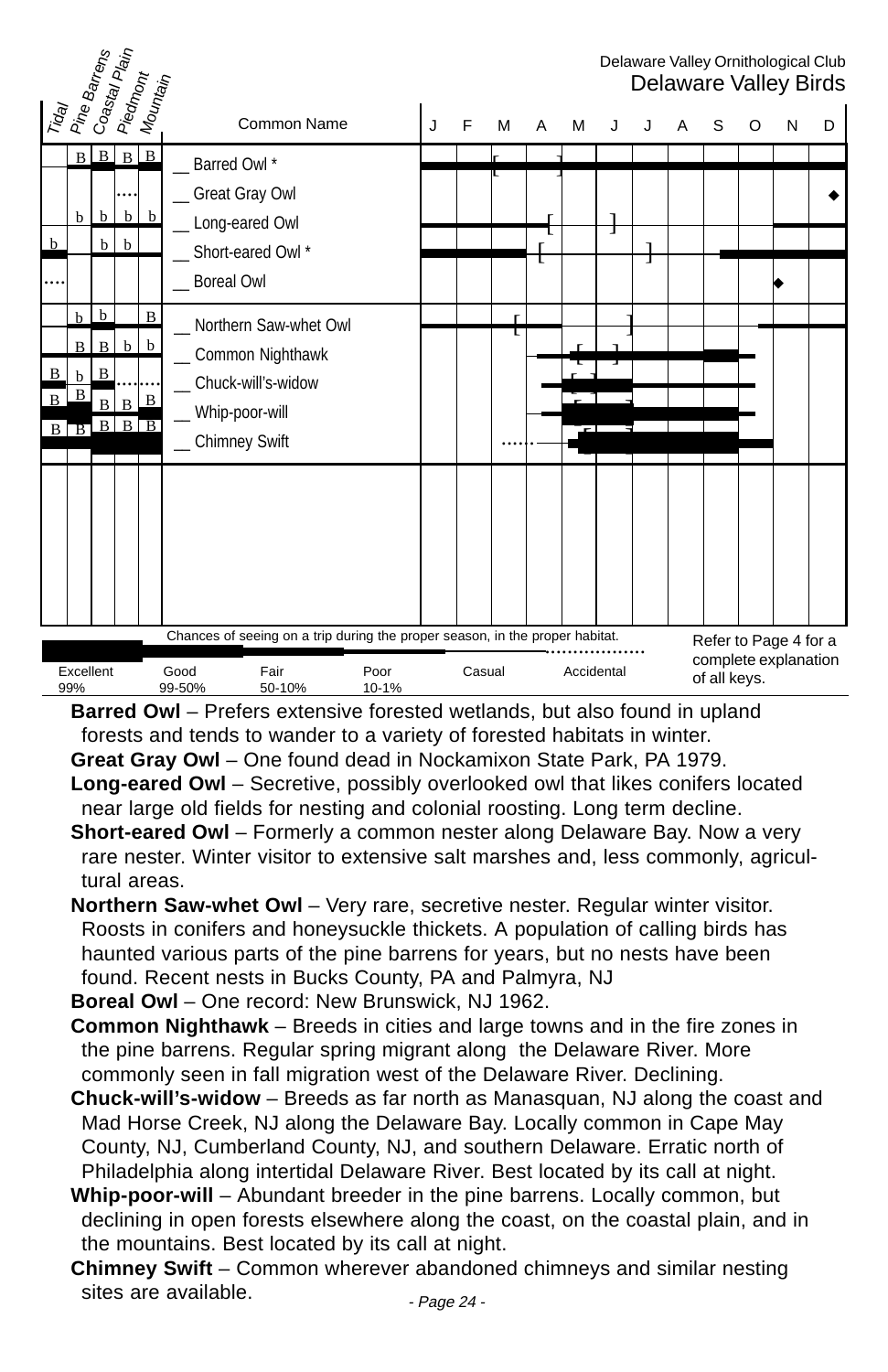|        | Pine Barrens                                               | Coastal Plain                                 | Piedmont          |                      |                                                                                                                                      |   |   |   |   |   |  |  |   | Delaware Valley Ornithological Club<br>Delaware Valley Birds |
|--------|------------------------------------------------------------|-----------------------------------------------|-------------------|----------------------|--------------------------------------------------------------------------------------------------------------------------------------|---|---|---|---|---|--|--|---|--------------------------------------------------------------|
| Trag   |                                                            |                                               |                   | Mounta <sub>in</sub> | Common Name                                                                                                                          | J | F | м | A | м |  |  | N | D                                                            |
|        | B                                                          |                                               | $B \mid B \mid B$ |                      | _ Ruby-throated Hummingbird<br>Black-chinned Hummingbird<br>Calliope Hummingbird<br>Broad-tailed Hummingbird<br>_ Rufous Hummingbird |   |   |   |   |   |  |  |   |                                                              |
| B<br>B | B                                                          | $\mathbf{B}$<br>$B \mid B$<br>$B$ $B$ $B$ $B$ | $B \mid B$        | B b<br>$\mathbf b$   | _ Allen's Hummingbird<br>_ Belted Kingfisher<br>_ Red-headed Woodpecker<br>_ Red-bellied Woodpecker<br>Yellow-bellied Sapsucker*     |   |   |   |   |   |  |  |   |                                                              |
| B      | B I B I B I B I B<br>$B$ $B$ $B$ $B$ $B$<br>$\overline{R}$ | B                                             | $B \mid B$        |                      | _ Downy Woodpecker<br>_ Hairy Woodpecker*<br>Black-backed Woodpecker<br>Northern Flicker                                             |   |   |   |   |   |  |  |   |                                                              |

**Ruby-throated Hummingbird** – Wood edges.

**Black-chinned Hummingbird** – Feeders in late fall/early winter. Two records: Villas, NJ, 1996 and Cape May, NJ 2001.

- **Calliope Hummingbird** Feeders in late fall/early winter. Two records: Wildwood, NJ 1996-97 and Goshen, NJ 2000.
- **Broad-tailed Hummingbird** Feeders in late fall/early winter. One record: Rehoboth Beach, DE 1998
- **Rufous Hummingbird** Feeders in late fall/early winter. Increasingly identified (usually by trapping) late fall/early winter vagrant.
- **Allen's Hummingbird** Feeders in late fall/early winter. Two records: North Wilmington, DE 1997-98 and Cape May, NJ 2000-2001.
- **Belted Kingfisher** Associated with moderate to large bodies of open water. Freeze limited.
- **Red-headed Woodpecker** Colonies tend to be nomadic but best found in woodlots in agricultural areas and, in declining numbers, in parkland oak woods in the Pine Barrens.
- **Red-bellied Woodpecker** –Found in most woodlands south of the Kittatiny Ridge, NJ.
- **Yellow-bellied Sapsucker** Breeds in higher elevations in the Pocono Mountains, although found primarily as a migrant in our region. Drinks sap from horizontal rows of small holes drilled in trees.
- **Downy Woodpecker** Ubiquitous in woodlands, residential areas, and woodlots.
- **Hairy Woodpecker** Prefers larger stands of trees than Downy Woodpecker. **Black-backed Woodpecker** – Dead trees in conifer groves.
- **Northern Flicker** Common. Migration peak mid-September.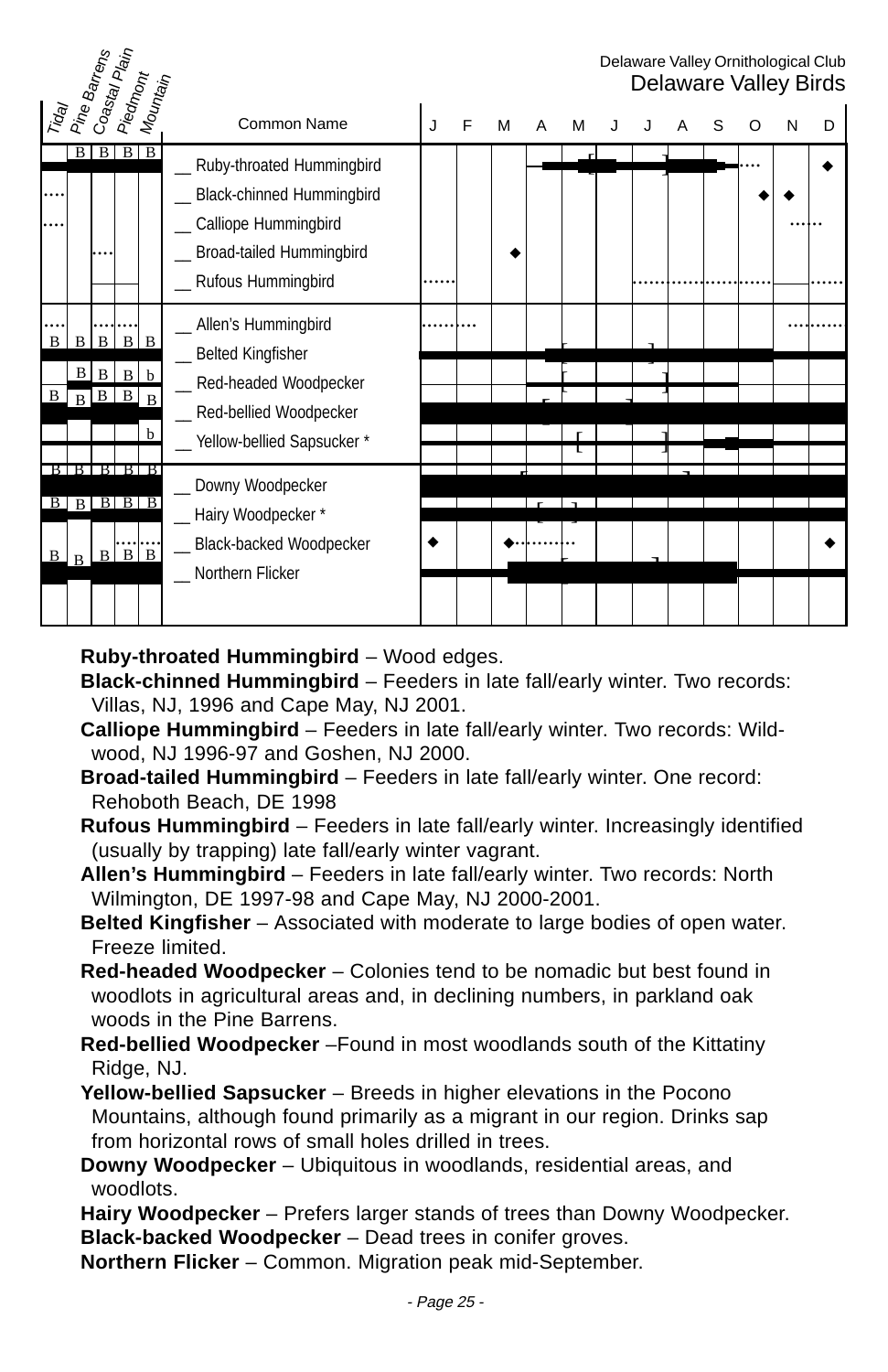

**Pileated Woodpecker** – Increasing permanent resident in large tracts of mature forest. Largely absent from southern New Jersey.

**Olive-sided Flycatcher** – Hawks insects from dead branches at the tops of trees.

**Eastern Wood-Pewee** – Widespread forest breeder.

**Yellow-bellied Flycatcher** – Primarily a migrant; possible breeder in isolated bogs in the Pocono Mountains.

**Acadian Flycatcher** – This mature forest breeder is expanding north, especially in ravines and wet woods. Deciduous swamps in pine barrens.

**Alder Flycatcher** – Breeds in bogs and beaver meadows in the mountains.

- **Willow Flycatcher**  Expanding eastward. Preferred habitat is often drier and more open than the Alder Flycatcher.
- **Least Flycatcher** Breeds in forest edges and wood lots primarily north of the Kittatiny Ridge.
- **Hammond's Flycatcher** One record: Woodland Beach, DE 1986.

**Gray Flycatcher** – One record: Cape Henlopen, DE 1991.

**Dusky Flycatcher** – One record: Cedar Swamp WMA, DE 2002.

**Pacific-slope Flycatcher** – Two records: Lancaster County, PA 1990, 1991

**Eastern Phoebe** – Nests under bridges, eaves of buildings, and protected cliff faces. Generally found near water.

**Say's Phoebe** – Recent records at Hawk Mountain, PA, Cape May, NJ and Middle Creek WMA, PA.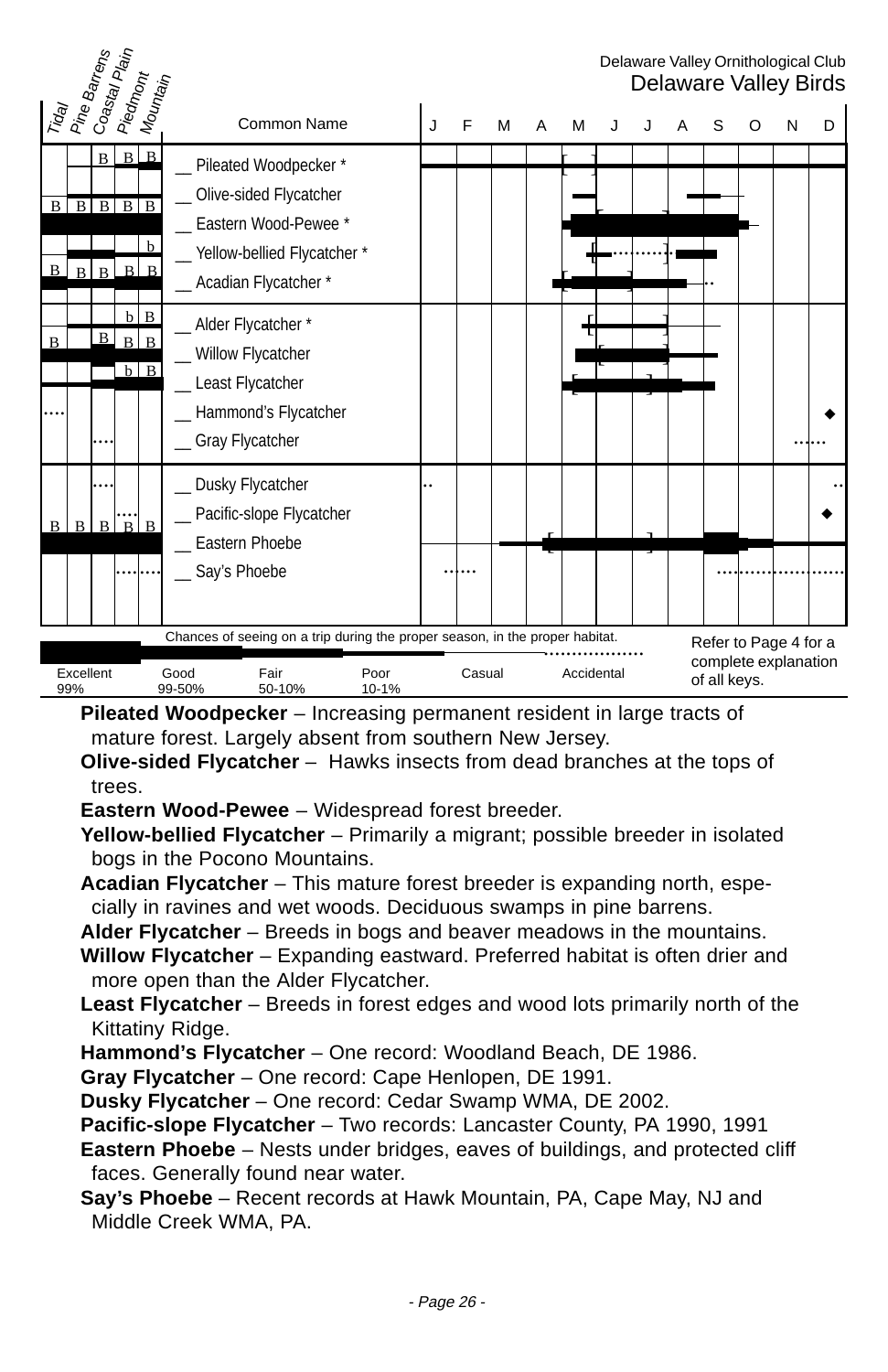| Trday<br>  Pine Barrens      |                                     | Coastal Piain<br>  Piedmont<br>  Mountain |            |   |                                                                                                                              |   |   |   |   |   |  |   |   |   | Delaware Valley Ornithological Club<br>Delaware Valley Birds |
|------------------------------|-------------------------------------|-------------------------------------------|------------|---|------------------------------------------------------------------------------------------------------------------------------|---|---|---|---|---|--|---|---|---|--------------------------------------------------------------|
|                              |                                     |                                           |            |   | Common Name                                                                                                                  | J | F | м | A | M |  | S | O | N | D                                                            |
| $\mathbf{B}$<br>$\mathbf{B}$ | $B$ $B$ $B$ $B$<br>$B$ <sub>B</sub> |                                           | $B \mid B$ |   | _ Vermilion Flycatcher<br>_ Ash-throated Flycatcher<br>_ Great Crested Flycatcher*<br>Western Kingbird<br>_ Eastern Kingbird |   |   |   |   |   |  |   |   |   |                                                              |
|                              |                                     | .                                         |            |   | _ Gray Kingbird<br>Scissor-tailed Flycatcher<br>_ Fork-tailed Flycatcher<br>_ Loggerhead Shrike<br>Northern Shrike           |   |   |   |   |   |  |   |   |   |                                                              |
|                              | $B$ $B$ $B$ $b$                     | $B$ $B$ $B$ $B$<br>$b$ $B$ $B$ $B$        |            | B | White-eyed Vireo<br><b>Bell's Vireo</b><br>Yellow-throated Vireo<br>Blue-headed Vireo*<br>Warbling Vireo                     |   |   |   |   |   |  |   |   |   |                                                              |

**Vermilion Flycatcher** – Two records: Burtons Island, Rehoboth Beach, DE 1993 and Stone Harbor NJ 2002.

**Ash-throated Flycatcher** – Most records in November. Scrubby fields.

**Great Crested Flycatcher** – Forest and woodlot breeder.

**Western Kingbird** – Regular fall migrant along the New Jersey shore, especially Cape May, NJ. Casual elsewhere.

**Eastern Kingbird** – Primarily associated with agricultural fields and pastures; edges along streams.

**Gray Kingbird** – Accidental along the New Jersey coast.

**Scissor-tailed Flycatcher** – Open fields with plenty of perches.

**Fork-tailed Flycatcher** – Agricultural fields and pastures.

**Loggerhead Shrike** - Migrant and winter visitor, particularly in Multiflora Rose. In serious decline.

**Northern Shrike** - Winter visitor in open areas with thickets, particularly Multiflora Rose. Irruptive.

**White-eyed Vireo** - Brushy fields, thickets, and hedgerows.

**Bell's Vireo** - Four records, Cape May, NJ 1959, 1994, 1997, 2001-02.

**Yellow-throated Vireo** - Mature woodlands, often near streams, and river valleys.

**Blue-headed Vireo** - Mixed woodlands.

**Warbling Vireo** - Large trees mostly near major rivers. Partial to sycamore and cottonwood trees. Spreading to the south and east.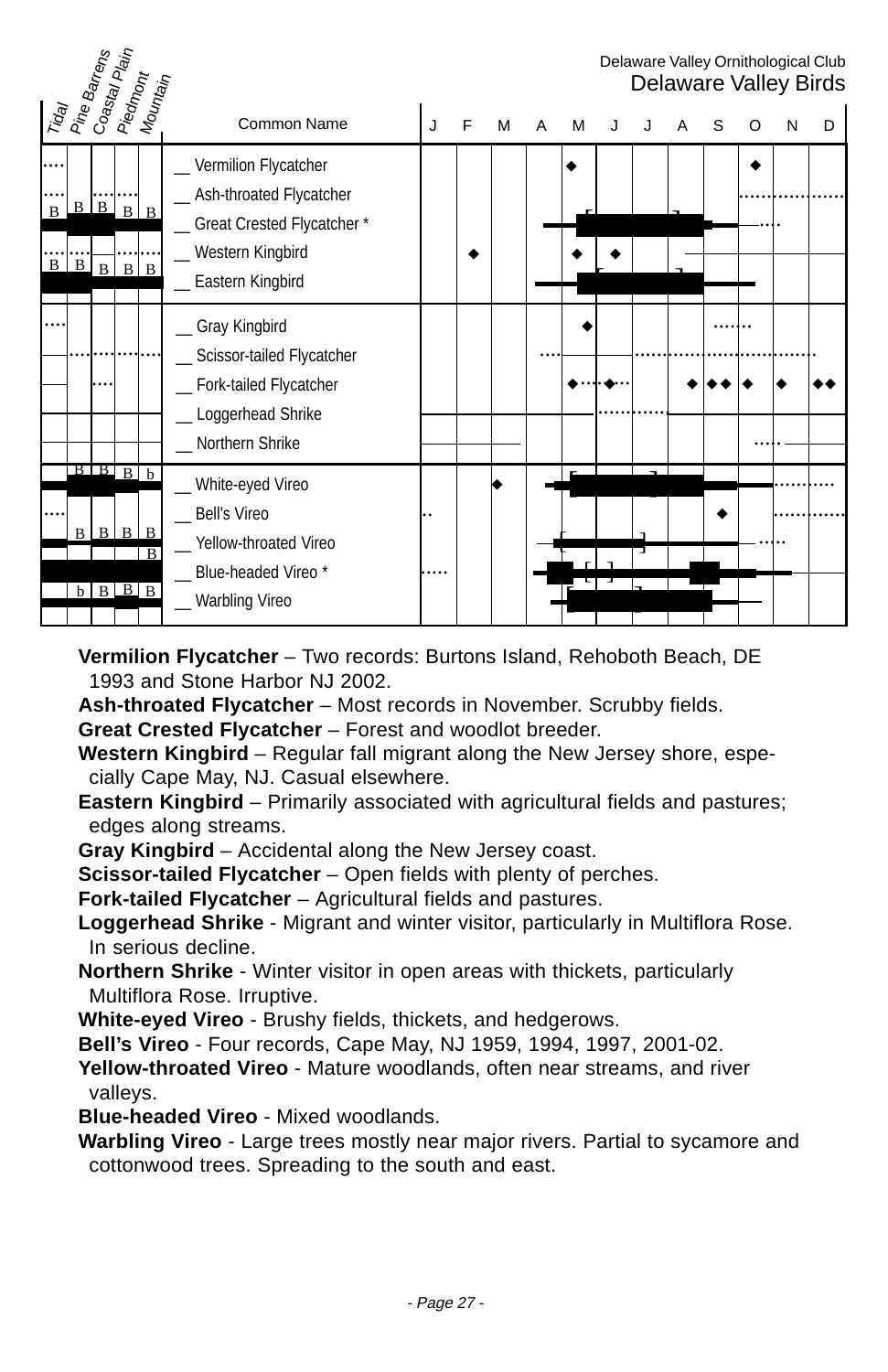

**Philadelphia Vireo** - Woodlands, low to medium trees.

**Red-eyed Vireo** - Woodlands throughout area.

**Blue Jay** - Forests, woodlots, feeders.

**American Crow** - Non-breeding crow roosts can number in the thousands.

**Fish Crow** - Primarily coastal, the coastal plain, and along rivers and major streams. Leaves coast for Delaware River Valley in winter .

**Common Raven** - Expanding in the mountains. Nests at the Delaware Water Gap.

- **Horned Lark** Decreasing breeder in expansive areas of short grass (airports and formerly in athletic fields) and cultivated fields. Winter visitor to open fields and sparse dune areas on the barrier islands.
- **Purple Martin** Open country and along the shore. Takes readily to artificial nest sites.

**Brown-chested Martin** – One record: Cape May, NJ 1997.

- **Tree Swallow** Breeds throughout our region, generally near open water. Flocks numbering in the thousands congregate along the shore from August through October.
- **Violet-green Swallow** One record: Cape May, NJ 1997.
- **Northern Rough-winged Swallow** Nests in holes and cavities in banks and cliffs near water.
- **Bank Swallow** Nests in burrows in steep-sided banks. Large late summer flocks in Delaware.
- **Cliff Swallow** Breeds in isolated colonies under bridges along the Delaware River south to Bordentown, Burlington County, NJ. Much less common away from the Delaware River. Rare but recent nester on coastal plain.